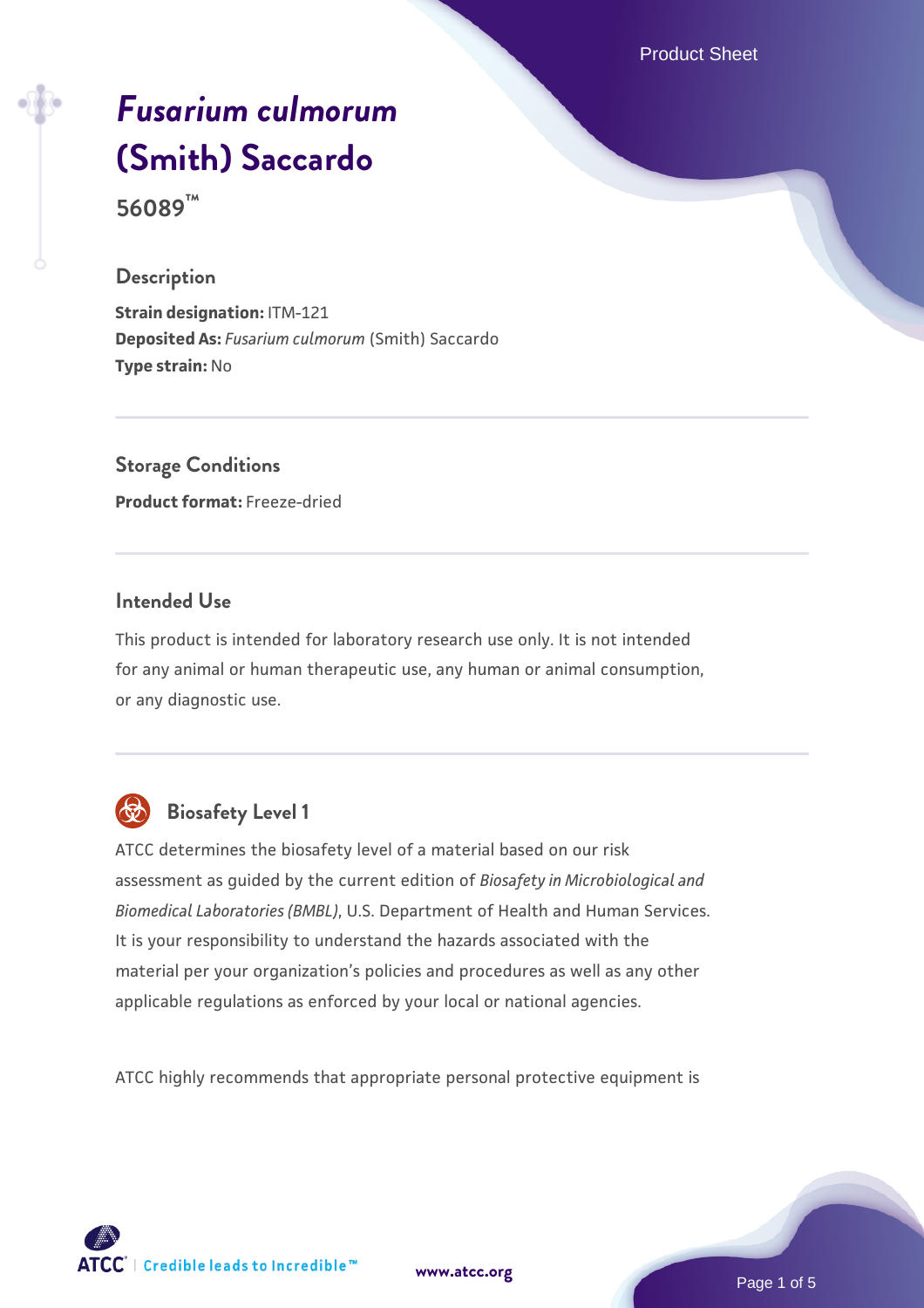#### **[Fusarium culmorum](https://www.atcc.org/products/56089) [\(Smith\) Saccardo](https://www.atcc.org/products/56089) Product Sheet** Product Sheet **56089**

always used when handling vials. For cultures that require storage in liquid nitrogen, it is important to note that some vials may leak when submersed in liquid nitrogen and will slowly fill with liquid nitrogen. Upon thawing, the conversion of the liquid nitrogen back to its gas phase may result in the vial exploding or blowing off its cap with dangerous force creating flying debris. Unless necessary, ATCC recommends that these cultures be stored in the vapor phase of liquid nitrogen rather than submersed in liquid nitrogen.

### **Certificate of Analysis**

For batch-specific test results, refer to the applicable certificate of analysis that can be found at www.atcc.org.

#### **Growth Conditions**

**Medium:**  [ATCC Medium 338: Potato sucrose agar](https://www.atcc.org/-/media/product-assets/documents/microbial-media-formulations/3/3/8/atcc-medium-338.pdf?rev=46546b6f4a85482b856b30458c18db73) **Temperature:** 25°C **Incubation:** under light 12 hrs on/12 hrs off

#### **Material Citation**

If use of this material results in a scientific publication, please cite the material in the following manner: *Fusarium culmorum* (Smith) Saccardo (ATCC 56089)

#### **References**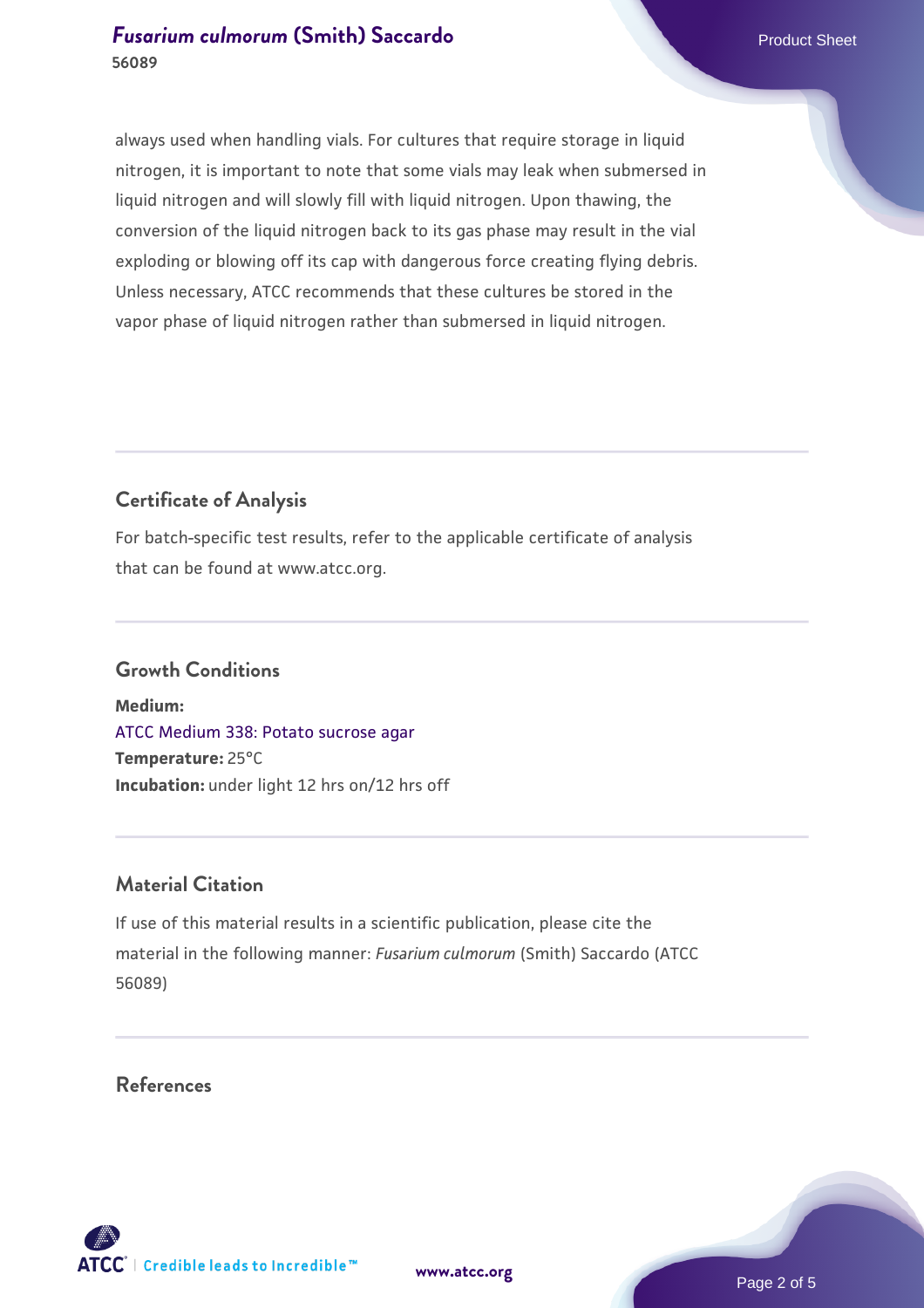#### **[Fusarium culmorum](https://www.atcc.org/products/56089) [\(Smith\) Saccardo](https://www.atcc.org/products/56089) Product Sheet** Product Sheet **56089**

References and other information relating to this material are available at www.atcc.org.

#### **Warranty**

The product is provided 'AS IS' and the viability of ATCC® products is warranted for 30 days from the date of shipment, provided that the customer has stored and handled the product according to the information included on the product information sheet, website, and Certificate of Analysis. For living cultures, ATCC lists the media formulation and reagents that have been found to be effective for the product. While other unspecified media and reagents may also produce satisfactory results, a change in the ATCC and/or depositor-recommended protocols may affect the recovery, growth, and/or function of the product. If an alternative medium formulation or reagent is used, the ATCC warranty for viability is no longer valid. Except as expressly set forth herein, no other warranties of any kind are provided, express or implied, including, but not limited to, any implied warranties of merchantability, fitness for a particular purpose, manufacture according to cGMP standards, typicality, safety, accuracy, and/or noninfringement.

#### **Disclaimers**

This product is intended for laboratory research use only. It is not intended for any animal or human therapeutic use, any human or animal consumption, or any diagnostic use. Any proposed commercial use is prohibited without a license from ATCC.

While ATCC uses reasonable efforts to include accurate and up-to-date information on this product sheet, ATCC makes no warranties or representations as to its accuracy. Citations from scientific literature and patents are provided for informational purposes only. ATCC does not warrant





Page 3 of 5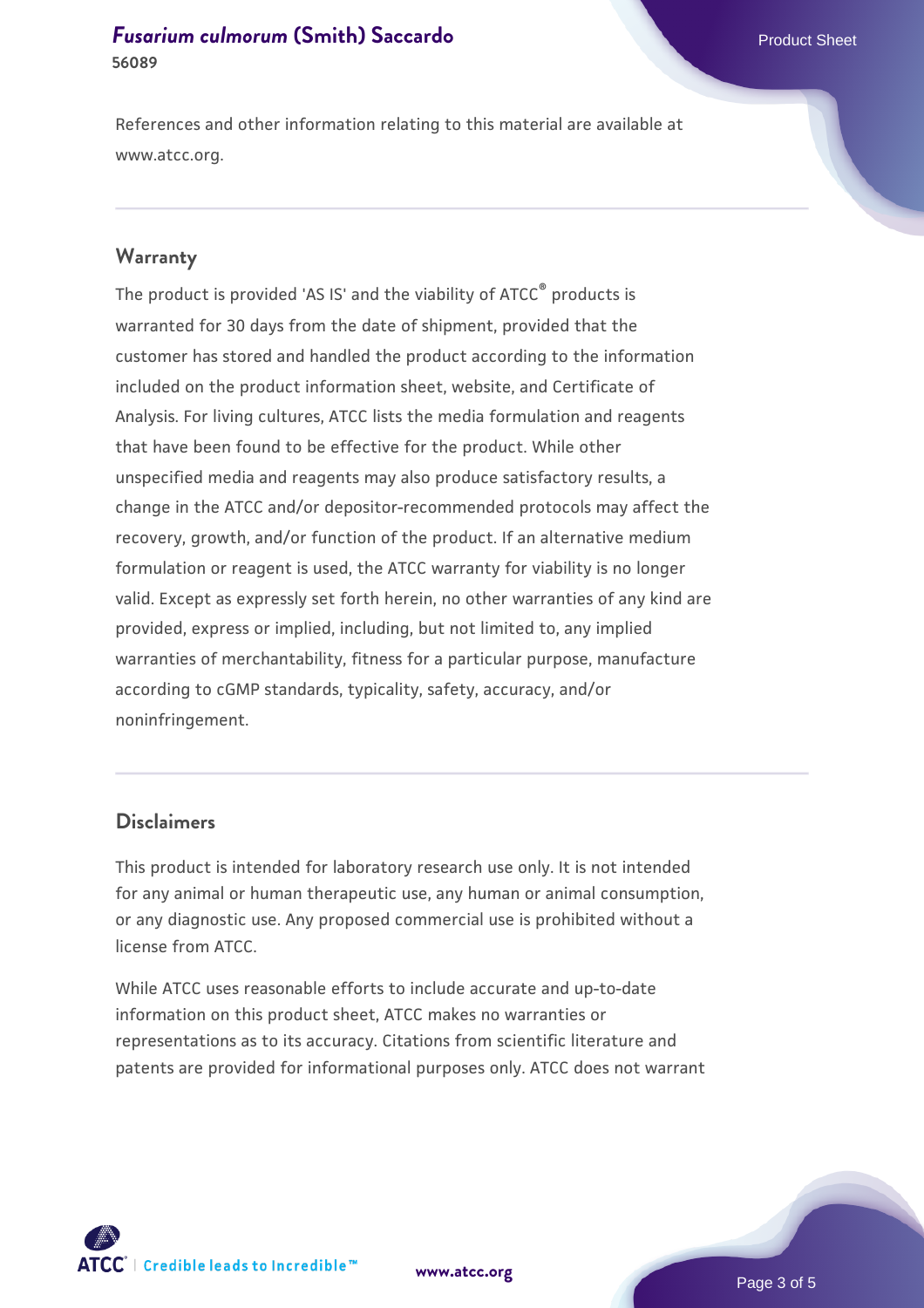that such information has been confirmed to be accurate or complete and the customer bears the sole responsibility of confirming the accuracy and completeness of any such information.

This product is sent on the condition that the customer is responsible for and assumes all risk and responsibility in connection with the receipt, handling, storage, disposal, and use of the ATCC product including without limitation taking all appropriate safety and handling precautions to minimize health or environmental risk. As a condition of receiving the material, the customer agrees that any activity undertaken with the ATCC product and any progeny or modifications will be conducted in compliance with all applicable laws, regulations, and guidelines. This product is provided 'AS IS' with no representations or warranties whatsoever except as expressly set forth herein and in no event shall ATCC, its parents, subsidiaries, directors, officers, agents, employees, assigns, successors, and affiliates be liable for indirect, special, incidental, or consequential damages of any kind in connection with or arising out of the customer's use of the product. While reasonable effort is made to ensure authenticity and reliability of materials on deposit, ATCC is not liable for damages arising from the misidentification or misrepresentation of such materials.

Please see the material transfer agreement (MTA) for further details regarding the use of this product. The MTA is available at www.atcc.org.

#### **Copyright and Trademark Information**

© ATCC 2021. All rights reserved. ATCC is a registered trademark of the American Type Culture Collection.

#### **Revision**

This information on this document was last updated on 2021-05-19

#### **Contact Information**